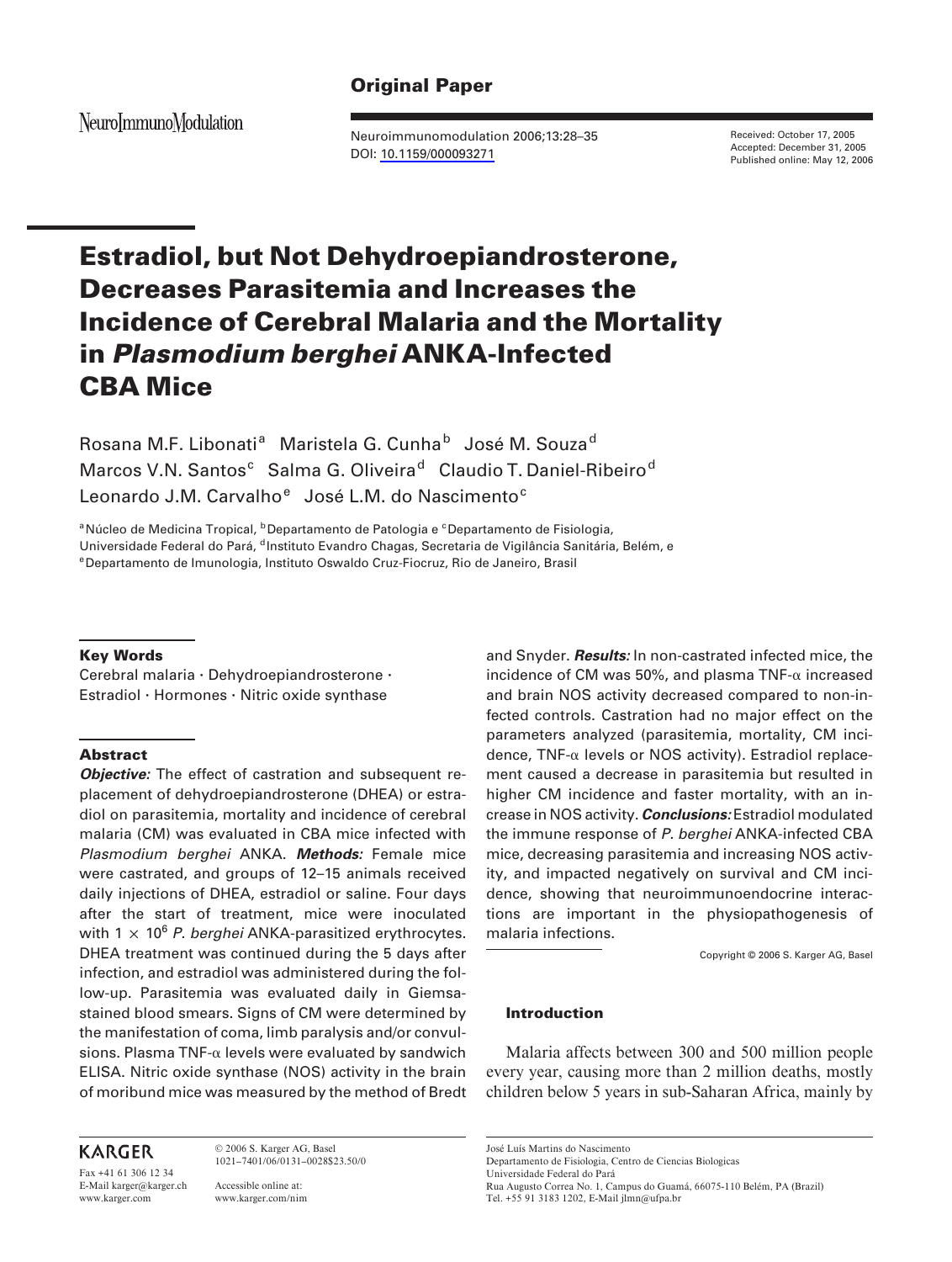complications such as cerebral malaria and severe anemia. In the past few years, evidence has accumulated that many hormones, especially the sex steroids, can influence the immune system and thus susceptibility for diseases caused by protozoan parasites  $[1-3]$ . In areas of high malaria transmission, acquisition of immunity is a slow process, and people remain susceptible to clinical disease from birth to puberty and early adulthood [4], leading to the assumption that many years of exposure to infective bites were necessary to achieve immunity – probably reflecting the need to develop responses to a variety of isolates of this highly polymorphic parasite. However, by studying the acquisition of immunity to malaria in migrants, Baird [5] and Baird et al. [6] showed that adults were able to develop immunity after only a few episodes of malaria, while children took much longer and needed further exposure, suggesting that the developmental stage of the individual influences immunity to malaria. Studies conducted in Kenya have demonstrated that the levels of dehydroepiandrosterone sulfate (DHEAS, a precursor in the synthesis of the androgen testosterone) were significantly associated with decreased parasite density and increased hemoglobin levels in adolescents and young adults, even after correction for age, indicating that pubertal hormones may be responsible for this improved capacity of adults to develop protective immunity  $[7, 8]$ . The influence of sex hormones on malaria is also evident during pregnancy. Several studies have demonstrated that pregnancy is a risk factor to malaria, especially in women experiencing the first or second pregnancies [9, 10] . *Plasmodium falciparum* -infected erythrocytes can adhere to the placenta through binding of *var* gene products to chondroitin sulfate A or hyaluronic acid [11], and this can lead to reduced placental perfusion and loss of placental integrity, potentially resulting in fetal suffering, preterm delivery, low birth weight or abortion [12, 13]. These events have been associated with the maternal immunomodulation during pregnancy, largely mediated by hormones such as estrogen, progesterone, cortisol and prolactin [14] . A positive correlation between cortisol levels and parasite load has been shown to exist in *P. falciparum*-infected primiparous pregnant women, and this was also correlated with low natural killer cell cytotoxic activity [15]. Concentrations of prolactin, a stimulator of the immune system, were significantly lower in primiparous as compared to multiparous women in that work.

The effect of hormones on parasite growth has also been demonstrated in experimental studies, using animal and in vitro models. Freilich et al. [16] showed that  $16\alpha$ -

bromoepiandrosterone, a DHEA analogue, inhibited *P. falciparum* growth in vitro and *Plasmodium berghei*  growth in rats. In the latter, inhibition was similar to that observed in rats treated with chloroquine. Ayi et al. [17] proposed that the antimalarial activity induced by DHEA and  $16\alpha$ -bromoepiandrosterone would be mediated through the induction of phosphatidylserine exposure on the surface of ring-infected erythrocytes, leading to their phagocytosis.

Testosterone and estradiol also influence the immune response to *Plasmodium* . The administration of testosterone or estradiol resulted in 100% lethality in C57BL/10 mice, which otherwise are capable of self-healing *Plasmodium chabaudi* infection [18, 19].

Susceptibility to malaria infection in mice has been shown to be modulated by sex. When  $\gamma$ -interferon-deficient and IL-4-deficient mice were inoculated with *P*. *chabaudi chabaudi* , mortality was higher and survival time was shorter than in the wild-type mates. However, this was true only for male mice, this difference was not observed in female mice [20]. Castration of male mice eliminated the difference. The authors conclude that the sex hormones modulate the expression of Th1/Th2 cytokines in the spleen, leading to differences in the susceptibility to infection. Indeed, it has previously been reported that normal immune responses are sexually dimorphic, leading to different susceptibilities of males and females to a range of infectious and autoimmune diseases [3] .

In experimental malaria studies involving gonadectomy or hormone replacement therapy, the susceptibility of male mice was shown to be dependent on gonadal steroids [21] . Animals submitted to castration prior to infection are more resistant, whereas in female mice testosterone and estrogen administration causes immunosuppression  $[18, 22-24]$ . In murine malaria, castration suggests that removal of the gonadal steroids activates cell immunity, but the mechanisms by which hormones may affect T cells are still poorly understood [19, 20]. Taken together, these studies demonstrate that the levels of steroid hormones influence not only the course of *Plasmodium* infection but also the immunological modulation and pathogenesis in malaria.

One of the major complications of *P. falciparum* infection is cerebral malaria (CM) [25]. Although the knowledge on CM has increased, the complete mechanism of this life-threatening complication has not yet been unraveled. Binding of infected erythrocytes to brain endothelial vessels, with potential interference on blood flow and oxygen delivery to tissue, has been reported as a major component in the physiopathogenesis of CM [25]. Im-

Estradiol and DHEA in Cerebral Malaria Neuroimmunomodulation 2006;13:28–35 29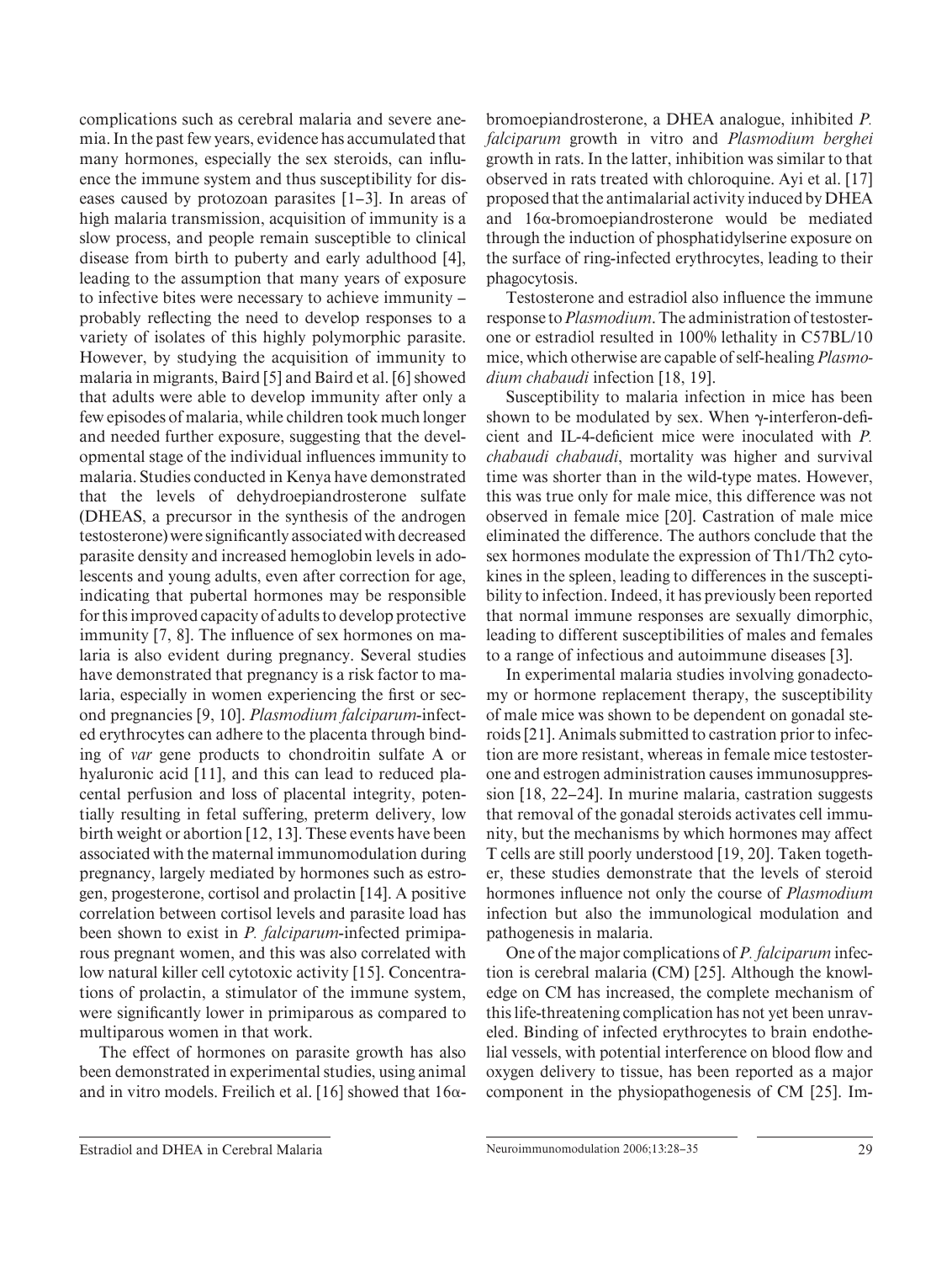munopathology is also a central component of CM, and important roles have been established for CD4+ and CD8+ T cells, macrophage hyperactivation, neutrophils, platelets, cytokines – especially  $TNF-\alpha$  – and other mediators, particularly nitric oxide (NO) [26–28] . Given the restrictions imposed on studies in humans, the use of murine models of CM has broadened our understanding of CM and may potentially be transferred to human CM. The most commonly applied murine model of CM, i.e. the infection of CBA mice by the *P. berghei* ANKA strain, shares some characteristics with human CM [29]. Mice develop an acute infection that kills most of the animals in the first 2 weeks with clinical and histopathological signs of neurological involvement. The remaining mice succumb later to other malaria-related complications, e.g. severe anemia and hyperparasitemia.

In the present study, we used the *P. berghei* ANKA/ CBA mouse model to evaluate the influence of gonadectomy with or without DHEA or estradiol replacement on the development of CM.

## **Methods**

#### *Animals*

CBA mice were obtained from the Central Animal House of Fiocruz, Rio de Janeiro. Mice were transferred to the animal house of the Instituto Evandro Chagas, Belém, and maintained under standard conditions, with free access to standard diet and water. Seven- to 8-week-old female mice were used in the experiments. The experimental protocols were approved by the Ethical Committee of the Instituto Evandro Chagas (CEPAN/IEC Approval Letter No. 001/2002).

#### *Experimental Groups*

Mice were divided into six groups: (1) non-castrated infected (NC-Inf); (2) castrated infected (C-Inf); (3) castrated with DHEA replacement and infected (C-DHEA-Inf); (4) castrated with estradiol replacement and infected (C-Estr-Inf); (5) non-castrated noninfected (NC-NInf), and (6) castrated non-infected (C-NInf) mice. Twelve to 15 animals were used per group.

#### *Castration and Hormone Replacement*

At 4–6 weeks of age, female mice were anesthetized with  $0.02$  ml  $(1 \text{ mg})$  ketamine (Pfizer, 50 mg/ml i.m.). The ovaries were removed by surgical operation under sterilized conditions. After ovariectomy, mice were allowed to recover for 2 weeks before being used in the experiments. DHEA was diluted in dimethylsulfoxide: ethanol and administered at a dose of  $120 \mu g/g/day$  through subcutaneous injection in the animals' back, starting 4 days before and finishing 5 days after infection. A second group received estradiol cipionate (Rhodia-Mérieux) at a dose of  $0.25 \mu$ g/g/day i.m. in the back limbs, starting 4 days before infection up to the end of the experiment.

#### *Parasites and Infection*

A cryopreserved sample of *P. berghei* ANKA was obtained from the Laboratory of Malaria Research, IOC/Fiocruz, Rio de Janeiro. Five days before infection of the experimental groups, the cryopreserved sample was thawed and inoculated intraperitoneally into a naïve mouse. On the day of infection, parasitemia was evaluated by reading a Giemsa-stained thin blood smear, and red blood cells (RBC) were counted using a Neubauer chamber. The murine blood was then diluted in sterile phosphate-buffered saline to obtain a concentration of  $10 \times 10^6$  parasitized RBC (pRBC) per milliliter, and 100  $\mu$ l (1  $\times$  10<sup>6</sup> pRBC) were inoculated intraperitoneally into each mouse of the experimental group. Parasitemia was daily evaluated in Giemsa-stained thin blood smears. Mice were also examined twice a day to check for clinical signs of CM (limb paralysis, convulsions and coma) and mortality. Moribund mice (experiencing or not clinical CM) were killed under anesthesia, serum was collected for the determination of  $TNF-\alpha$  levels, and the brain was excised for measurement of NO synthase (NOS) activity.

#### *Assay of NOS Activity*

NOS activity in cerebral tissue was measured in cell lysates by the conversion of  ${}^{3}H$ -*L*-arginine in  ${}^{3}H$ -citrulline according to the method of Bredt and Snyder [30]. Cerebrum was removed from moribund mice (experiencing or not clinical CM), and half of the organ was washed with PBS and then sonicated in reaction buffer (pH 7.4, 37 ° C) containing 50 m*M* HEPES, 1 m*M* valine, 0.1 m*M*  dithiothreitol and 2 mM CaCl<sub>2</sub>. After centrifugation of the homogenates  $(1,000 \text{ g}, 5 \text{ min}, 4^{\circ}\text{C})$ , aliquots of 50  $\mu$ l were incubated with 20  $\mu$ g/ml calmodulin, 1 m*M* NADPH and 5.8  $\mu$ Ci/ml *L*-[2,3-<sup>3</sup>H]arginine (New England) and incubated for 30 min at  $37^{\circ}$ C in a shaking bath in the presence of 3 m*M* EGTA. The reaction was stopped by adding 1 ml 5% TCA and the mixture transferred to an anion-exchange chromatography column containing Dowex AG 50W-X8. The resin had been saturated with 50  $\mu$ l of 100 m*M L*citrulline and 2 ml 50 m*M* Tris, 20 m*M* HEPES buffer (pH 7.4) and eluted with 2 ml of distilled water. Concentration of the specifically eluted  ${}^{3}$ H-citrulline was determined by liquid scintillation counting. The protein level was determined by Lowry's method, and the values were corrected to the amount of protein present in the homogenates and the incubation time (expressed as fmol/mg protein/min).

#### *Detection of TNF-*

To determine TNF- $\alpha$ , sera were collected and tested by a twosite sandwich enzyme-linked immunosorbent assay. Briefly, microtiter plates were coated overnight at  $4^{\circ}$ C with an anti-TNF- $\alpha$ monoclonal antibody (R&D) at the concentration of 1 mg/well. The samples and standard  $rMuTNF-\alpha$  were added in duplicate and incubated at room temperature for 2 h and then for 1 h with a 1/1,000 dilution of a biotinylated rabbit anti-TNF- $\alpha$  antibody (R&D). Alkaline-phosphatase-conjugated goat anti-rabbit IgG antibody, diluted 1,000, was added and incubated for 1 h at room temperature. Finally, *p*-nitrophenyl phosphate substrate was added, and the plates were read at 492 nm. The results were expressed as picograms of TNF- $\alpha$  per milliliter by comparing the optical density with a standard curve prepared using  $rMuTNF-\alpha$ .

#### *Statistical Analysis*

The results were expressed as means and standard errors of the mean. The Mann-Whitney and Kruskal-Wallis tests were used to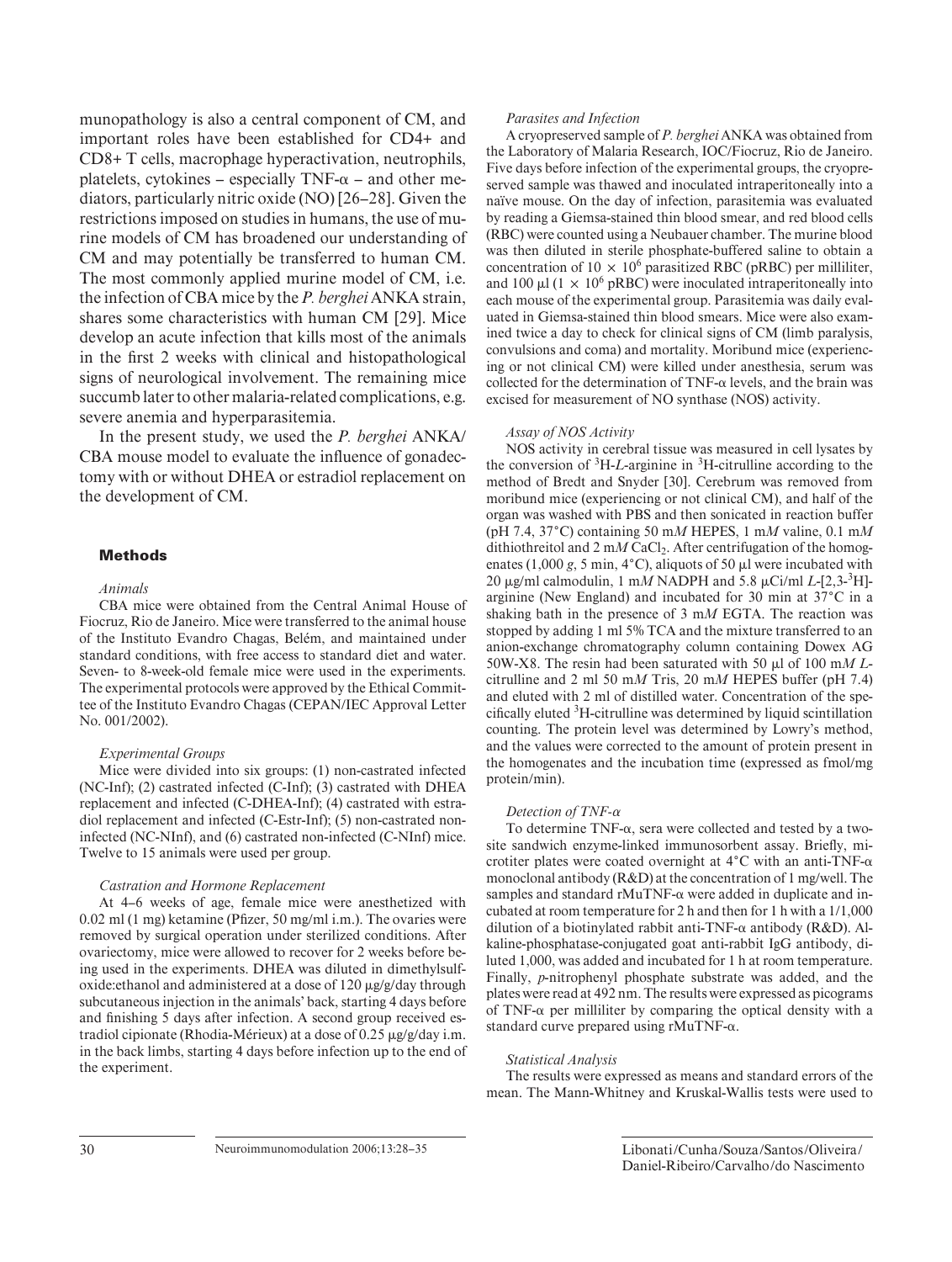

**Fig. 1.** Course of parasitemia (means  $\pm$  SE) in CBA mice infected with  $1 \times 10^6$  *P. berghei* ANKA-parasitized erythrocytes.

**Fig. 2.** Survival curve of CBA mice infected with  $1 \times 10^6$  *P. berghei* ANKA-parasitized erythrocytes.

determine the statistical significance of the intergroup comparisons. A p value less than 0.05 was considered to indicate statistical significance. The log rank test was used to perform the survival analysis, using the program BioEstat 3.0.

## **Results**

*Effect of Ovariectomy with or without DHEA or Estradiol Replacement on the Parasitemia, Survival Time and CM-Related Mortality of Mice Infected with* P. berghei *ANKA* 

Non-castrated *P.-berghei* ANKA-infected mice (NC-Inf) showed an expected course of parasitemia, with exponential growth in the first days but keeping it below 10% until around day 13 of infection, and rising above this value in the next days (fig. 1). Castration (without hormone replacement) had no visible effects on parasitemia in the first days of infection, but from day 13 onwards this group showed parasitemia levels significantly above the other groups ( $p < 0.001$ ). Treatment of animals with DHEA apparently counterbalanced the effect of castration, since the C-DHEA-Inf group showed a course of parasitemia similar to that of non-castrated animals. Treatment with estradiol had the strongest impact on parasitemia. Mice of the C-Estr-Inf group showed levels of parasitemia significantly lower than those observed in all other groups ( $p < 0.0001$ ), mean parasitemia being kept below 10% throughout the follow-up.

Mice of the C-Estr-Inf group presented the shortest, and mice of the C-DHEA-Inf group the longest, survival time ( $fig. 2$ ). The difference in survival time was significant ( $p < 0.01$ ) between these two groups. However, the differences did not reach statistical significance between the treated groups and the controls (NC-Inf and C-Inf).

Estradiol and DHEA in Cerebral Malaria Neuroimmunomodulation 2006;13:28–35 31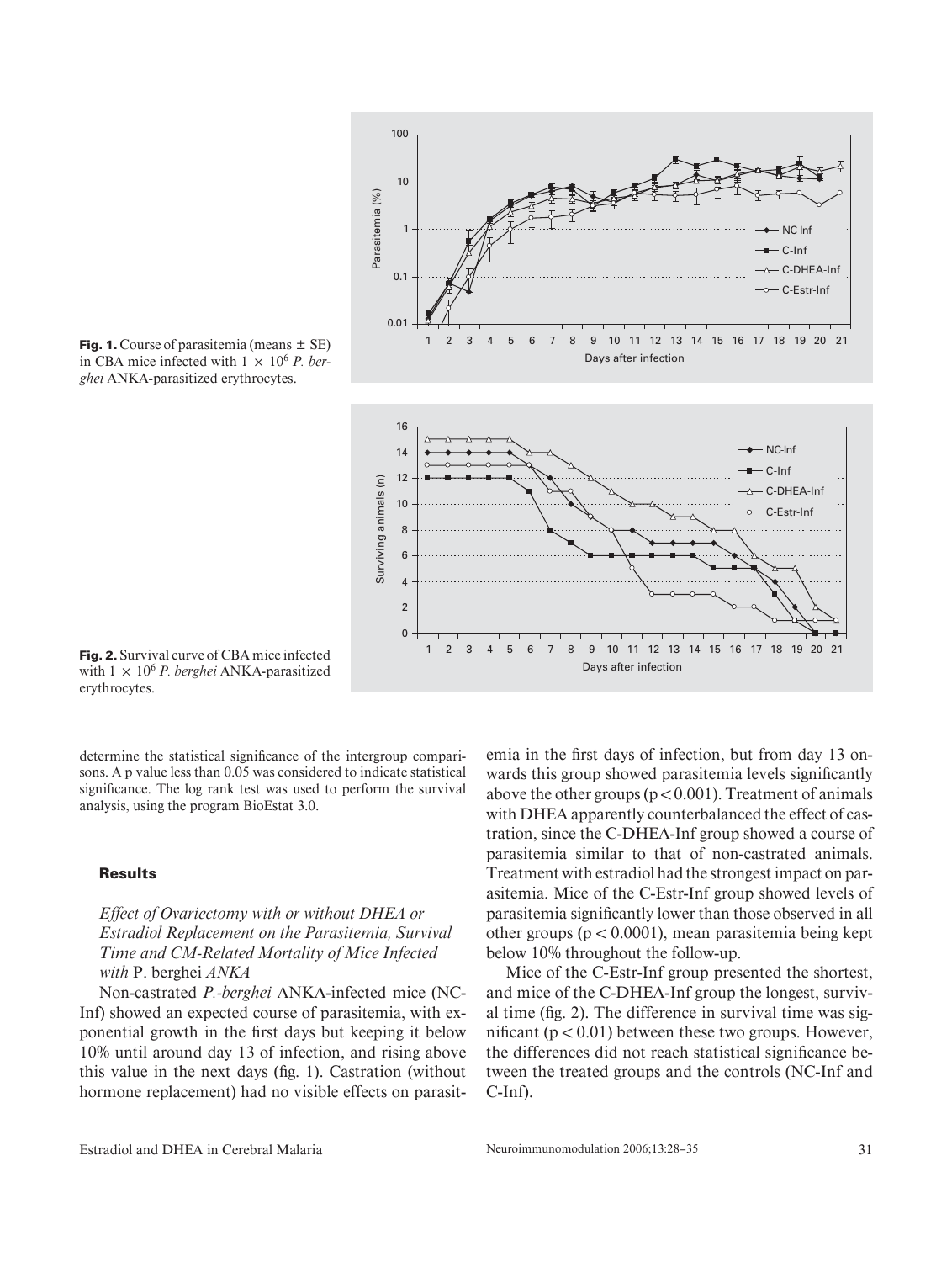

**Fig. 3.** Activity of NOS in brain tissue of moribund mice infected with  $1 \times 10^6$  *P*. *berghei* ANKA-parasitized erythrocytes.

Most mice died between days 6 and 13 of infection showing clinical signs of CM. The incidence of CM was similar in the NC-Inf (50%), C-Inf (50%) and C-DHEA-Inf (40%) groups, and higher in the C-Estr-Inf (77%;  $p <$ 0.01). Cumulative mortality reached 93–100% in the animals of each group up to day 21 of infection. In groups NC-Inf, C-Inf and C-DHEA-Inf, the remainder of the mice died of non-CM causes, such as severe anemia. Interestingly, 2 of the 3 remnant mice in group C-Estr-Inf died on days 16 and 18, respectively, showing low parasitemia and clinical CM (cumulative mortality by CM reaching 92.3% in this group).

# *NOS Activity in the Brain of Infected Animals*

Infection with *P. berghei* ANKA led to a great decrease in the NOS activity in the brain in non-castrated and in castrated animals (fig. 3). NOS activity was partially recovered by DHEA replacement. With estradiol replacement, NOS activity was not only recovered but greatly increased. Regardless of the group, mice presenting clinical signs of CM had brain NOS activity (fmol of citrulline per mg of protein per minute) significantly higher (216  $\pm$ 143.61) than those that died later by non-CM causes (42.5  $\pm$  34.14; p < 0.05).

# *TNF-αPlasma Levels*

All infected mice examined presented elevated levels of TNF- $\alpha$  in relation to controls. However, levels were not different between groups, with or without castration, with or without hormone replacement (NC-NInf: 8.76  $\pm$ 4.55 pg/ml; NC-Inf: 66.6  $\pm$  37.6 pg/ml; C-Inf: 56  $\pm$ 20.6 pg/ml; C-DHEA-Inf:  $62.4 \pm 31$  pg/ml, and C-Estr-Inf:  $63.5 \pm 37$  pg/ml). When comparing mice with or without CM in all groups, the difference in  $TNF-\alpha$  levels was not significant.

# *Spleen/Body Weight Ratios*

Infected mice showed intense splenomegaly, measured by the weight of the spleen in relation to the total body weight. The increase in spleen weight was similar in mice of the NC-Inf (0.013  $\pm$  0.005), C-Inf (0.013  $\pm$  0.004) and C-DHEA-Inf  $(0.014 \pm 0.004)$  groups, as compared to non-infected mice (0.0028  $\pm$  0.0002). Castrated animals treated with estradiol (C-Estr-Inf) had a less marked increase in spleen weight (0.009  $\pm$  0.002), which was significantly different from the two other castrated groups (C-Inf and C-DHEA-Inf).

# **Discussion**

The study of the complex interactions between the immune, nervous and endocrine systems is a growing field of biomedical research, and the understanding of these interactions is crucial for unraveling mechanisms of immunity and pathology in infectious and other diseases. In malaria, a few works have already shown the importance of hormones and the endocrine status on the acquisition of immunity to the blood stage of infection, as well as on its physiopathological consequences, e.g. complications during pregnancy.

In the present work, we show the influence of a male (DHEA) and a female (estradiol) hormone on the course of infection and pathological consequences of malaria in a mouse model of CM. Castration had no apparent major effect on the parameters analyzed (survival time, CM incidence, NOS activity or  $TNF-\alpha$  plasma levels), with the exception of an increase in the levels of parasitemia during a limited period of time (days 13–16 of infection in mice surviving CM). DHEA treatment of castrated animals had a limited effect on parasitemia, survival time,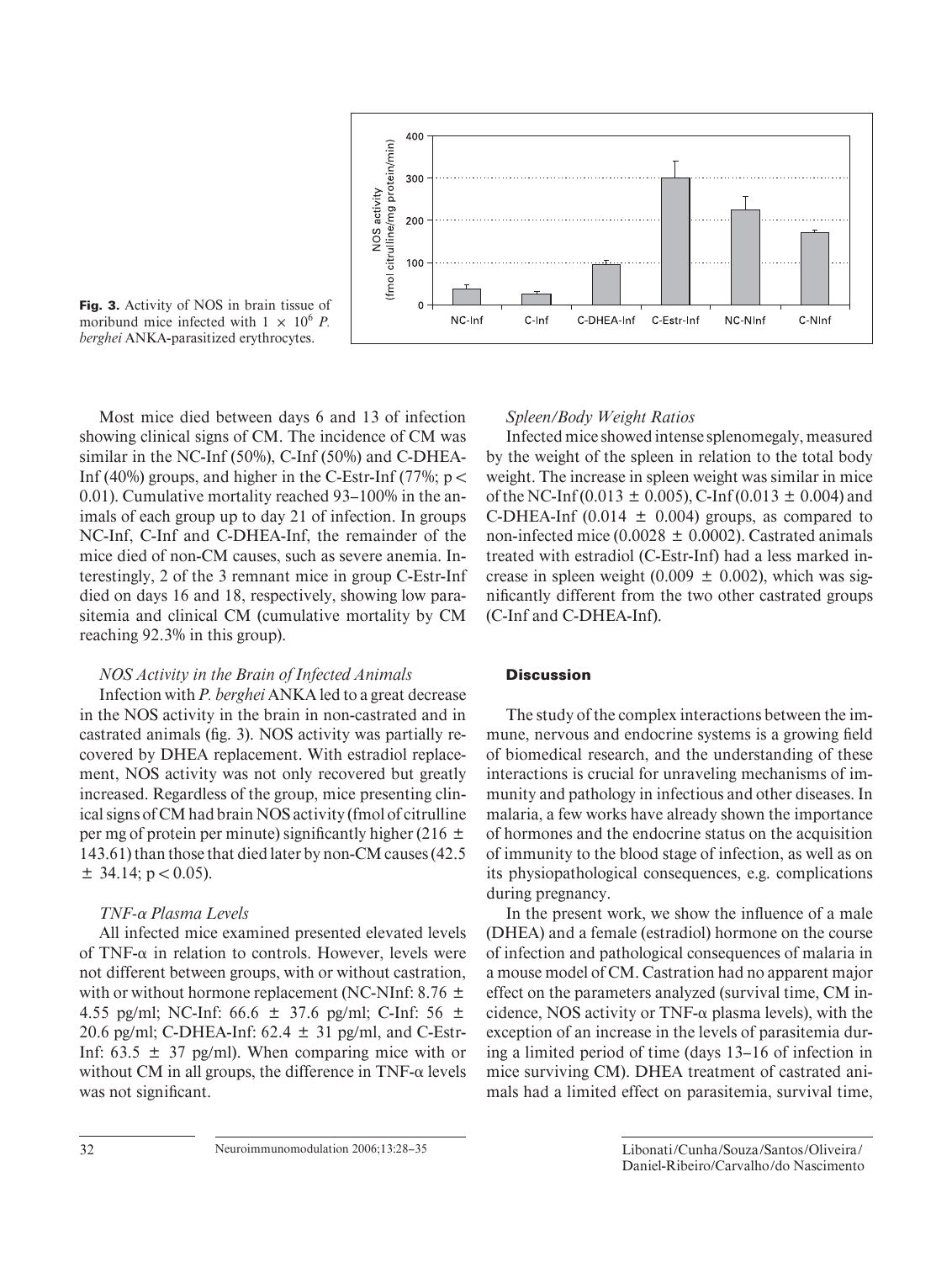DHEA improves the immune response against the parasite are not well defined, but some reports have demonstrated a role for androgens in the regulation and modulation of the activity of certain immune cell types, such as T cells, natural killer cells and B cells [3, 15]. In the case of *P. berghei* ANKA infection in CBA mice, cerebral pathology is strongly mediated by the immune system, with a major participation of T cells (CD4+ and CD8+), monocytes/macrophages and cytokines such as  $TNF-\alpha$ and IFN- $\gamma$  [27]. Higher levels of DHEA could possibly help in modulating this response, making it less aggressive. The most striking findings, however, were recorded in the group of animals treated with estradiol. These animals

CM incidence and NOS activity, overall ameliorating these parameters. The limited but important effect of DHEA administration is in accordance with reports on human malaria, in which the plasma levels of DHEA were associated with lower parasitemia and protection in hyperendemic areas [7, 8]. The mechanisms through which

showed lower parasitemia, higher incidence of CM and died faster. In addition, contrary to the other groups, they had an increase in NOS activity and also presented a less prominent increase in spleen weight during infection. In summary, although some parameters (parasitemia level and spleen weight) showed better performances in relation to other groups, estradiol administration aggravated the severity of infection. This seems also to be in accordance with a number of studies in humans showing that pregnancy is a risk factor for severe malaria [9, 10]. Pregnancy is a physiological state in which female hormones are present in high levels, and pregnant women, especially primiparas, are highly vulnerable to complications. This happens even with women living in hyper- and holoendemic areas and who had already acquired a state of premunition. Pregnancy then breaks down this acquired immunity and exposes the women to severe malaria. The mechanisms mediating these phenomena are not fully understood, but hormone levels seem to be unequivocally involved [15].

A role for NO in malaria immunity and in CM pathogenesis has been proposed for a long time. The first hypothesis incriminating NO in the pathogenesis of CM was proposed by Clark et al. [31] . However, experimental data have provided controversial results, and the overall role for NO in the pathogenesis of CM remains debatable [32] . A major difficulty lies in the measurement of NO, which is usually done indirectly through measuring metabolites related to NO synthesis, and interpretation of results can be confusing. For instance, NO synthesis requires arginine, and hypoargininemia during severe malaria can be interpreted either as an indication that NO synthesis is downregulated or, conversely, as an indication that arginine has been consumed for the production of large amounts of NO [25]. In some studies, increased NO derivatives were found to be associated with coma [33] and poor outcome [34] , and NOS expression has been shown to be increased in postmortem tissues of the cerebrum [35, 36]. Other studies revealed no correlation with disease progression [37, 38] or even a protective role for NO [39, 40]. Pino et al. [41] showed that induction of NO via crosslinking of CD23 in lung endothelial cells decreases cytoadherence and mediates killing of *P. falciparum* , suggesting a protective role for NO. Data obtained in mice in general do not support a role for NO in CM pathology. NOS inhibitors, such as *L* -N-monomethylarginine and Nω-nitro-*L*-arginine, even when administered intracranially, did not exert any significant effect on the development of CM in *P.-berghei*-ANKA-infected CBA mice [42, 43], and no increases in urine nitrite secretion were observed in mice with CM. Mice deficient in NOS showed no differences in parasitemia, survival time and expression of CM [44]. Other works even suggest a protective role for NO. Mice rescued from CM by treatment with artemether, chloroquine or clindamycin presented markedly elevated levels of reactive nitrogen intermediates and NOS expression in the spleen [45] . When comparing CM-susceptible (C57BL/6) and -resistant (Balb/c) mice, Hanum et al. [46] showed that resistant mice had higher levels of NO. Macrophages of *P.-berghei* -ANKA-infected mice treated with thalidomide produce higher amounts of NO than non-treated macrophages, and the mortality rate of the former is lower [47]. Our data provide some clues on the difficulty in evaluating the role of NO in CM. Malaria infection apparently inhibited brain NOS activity, since this was much lower in infected (castrated or not) mice than in non-infected controls. This result could, at first glance, imply that NO has no pathogenic role in murine CM, and could even lead to the opposite interpretation, that is, its downregulation precludes its protective action, allowing the development of CM and higher mortality. This view is strengthened by the fact that DHEA administration partially restores NOS activity, decreasing CM incidence and prolonging survival time. However, it must be noticed that NOS activity was assessed in moribund mice, and the low level of activity can also be consequent to its previous high expression with consequent feedback inhibition. Indeed, high NO levels can generate peroxynitrite, which downregulates NOS in a feedback mechanism [48, 49]. This interpretation is con-

Estradiol and DHEA in Cerebral Malaria Neuroimmunomodulation 2006;13:28–35 33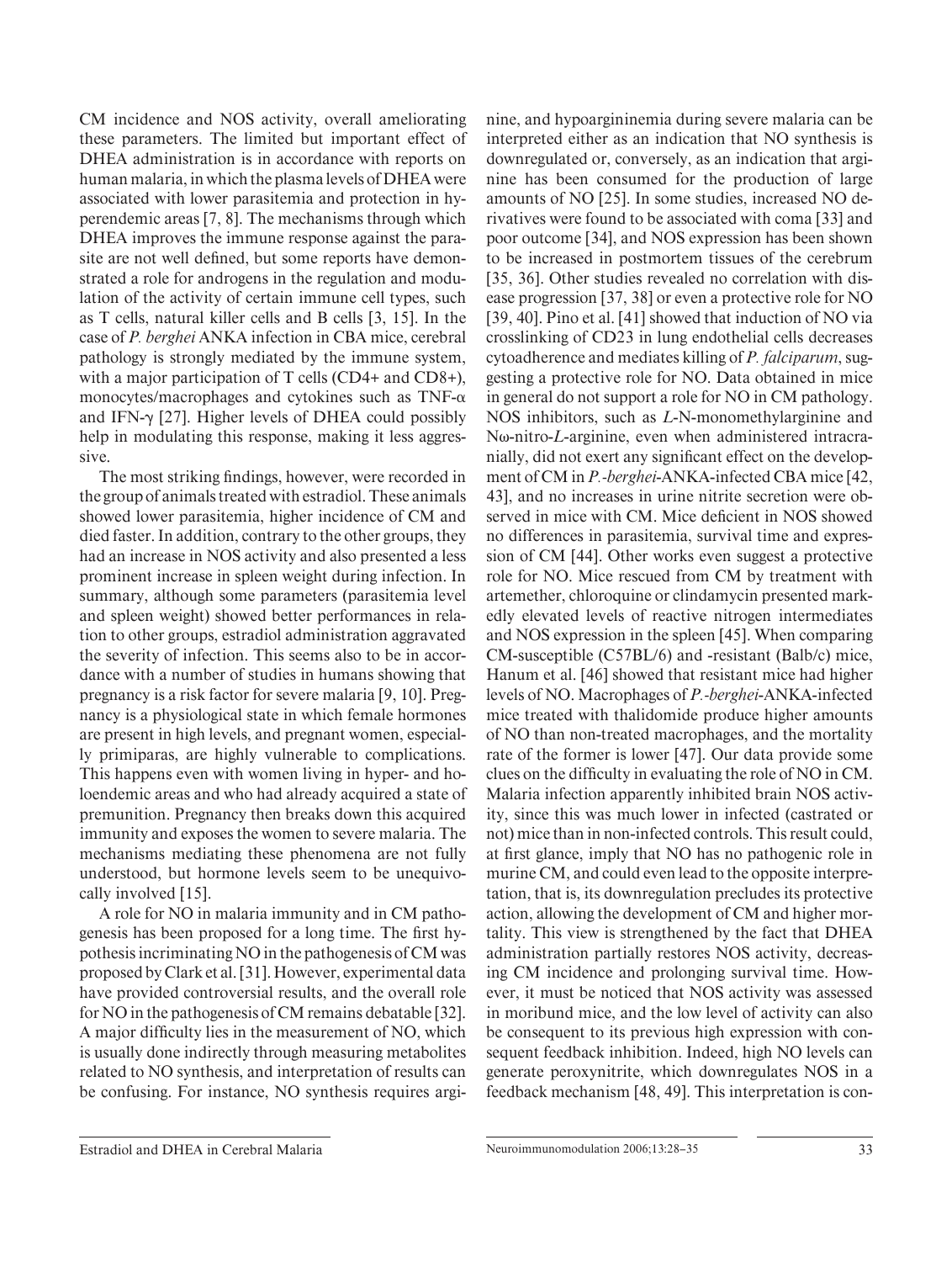sistent with the picture seen in the estradiol-treated mice, whose high NOS activity was associated with a more severe outcome. Interestingly, the high NOS activity was also associated with lower parasitemia, which could be expected from the antiparasitic effects of this mediator [50, 51]. Thus, it seems that the balance in NO production is crucial for the outcome. Elevated – though not very high – levels of NOS activity could lead to a protective effect via the antiparasitic activity of NO. Levels above a certain limit could exert an even stronger antiparasitic activity but also adversely affect CM, i.e. leading to a higher incidence of CM. Estradiol plays a key role in the regulation of pathology, including NOS activity, showing that neuroimmunoendocrine regulation is central in determining outcomes in this specific case and probably in many others.

In malaria, immune response is characterized by hyperreactivity associated with low effectiveness. Polyclonal lymphocyte activation, splenomegaly and hypergammaglobulinemia are all seen in malaria infection, but these phenomena are not only ineffective against the parasite, leading to poor immunity and poor memory responses [52], eventually they can also be associated with pathogenesis, e.g. in murine CM. In the *P. berghei* ANKA/ CBA model, the infection causes great changes in lymphoid organs, with thymic atrophy and thymocyte depletion, germinal center architecture disturbance with intense B cell proliferation, poor differentiation and intense apoptosis [Carvalho et al., unpublished data]. Consequently, the major problem in the immune response to malaria is apparently not the activation of the system, but rather its regulation and modulation to generate a balanced, effective and non-pathogenic response. The demonstration here that hormones can either improve or aggravate the scenario indicates that efforts have to be taken to better understand these interactions if preventive or therapeutic interventions, such as vaccines, are to be developed.

# **Acknowlegments**

We thank Dr. Mauricio Martins Rodrigues for the measurement of TNF- $\alpha$ , and Barbarella de Matos Macchi and Luis Antonio Loureiro Maues for their assistance in NOS measurements. This work was supported by grants from PADCT-CNPq, FUNTEC/ SECTAM, Fiocruz, and the Instituto Evandro Chagas/SVS.

#### **References**

- 1 Grossman CJ: Regulation of the immune system by sex steroids. Endocr Rev 1984;5:435-455.
- 2 Roberts CW, Walker W, Alexander J: Sex-associated hormones and immunity to protozoan parasites. Clin Microbiol Rev 2001;14:476-488.
- 3 Olsen NJ, Kovacs WJ: Gonadal steroids and immunity. Endocr Rev 2005; 17: 369–384.
- 4 Perignon JL, Druilhe P: Immune mechanisms *dium falciparum* malaria. Mem Inst Oswaldo Cruz 1994; 89: 51-53.
- 5 Baird JK: Host age as a determinant of naturally acquired immunity to *Plasmodium falciparum* . Parasitol Today 1995; 11: 105–111.
- dersen EM, Jones TR, Masbar S, Harjo Suwarno S, Subianto B, Arbani PR: Age-specific prevalence of *Plasmodium falciparum* among six populations with limited histories of exposure to endemic malaria. Am J Trop Med Hyg 1993; 49: 707–719.
- ▶ 7 Kurtis JD, Mtalib R, Onyango, Duffy PE: Hu- ▶ 13 man resistance to *Plasmodium falciparum* increases during puberty and is predicted by dehydroepiandrosterone sulfate levels. Infect Immun 2001; 69: 123–128.
- 8 Leenstra T, Kuile FO, Kariuki SK, Nixon CP, 14 Roberts CW, Satoskar A, Alexander J: Sex ste-Oloo AJ, Kager PA, Kurtis JD: Dehydroepiandrosterone sulfate levels associated with decreased malaria parasite density and increased from western Kenya. J Infect Dis 2003; 188: 297–304.
- 9 Brabin BJ, Johnson PM: Placental malaria and pre-eclampsia through the looking glass backwards? J Reprod Immunol 2005; 65: 1–15.
- underlying the premunition against *Plasmo-*10 Martinez-Espinosa FE, Daniel-Ribeiro CT, Alecrim WD: Malaria during pregnancy in a reference center from the Brazilian Amazon: unexpected increase in the frequency of *Plasmodium falciparum* infections. Mem Inst Oswaldo Cruz 2004; 99: 19–21.
- 6 Baird JK, Pornomo, Basri H, Bangs MJ, An-11 Craig AG: Pregnancy-associated malaria on the brink? Trends Parasitol 2004;20:201-204.
	- 12 Guyatt HL, Snow RW: Impact of malaria during pregnancy on low birth weight in sub-Saharan Africa. Clin Microbiol Rev 2004:17:760-769.
		- Van Geertruyden JP, Thomas F, Erhart A, D'Alessandro U: The contribution of malaria Med Hyg 2004;71:35-40.
- roids, pregnancy-associated hormones and immunity to parasite infection. Parasitol Today 1996; 12: 382–388.
- hemoglobin concentration in pubertal girls **>** 15 Bouyou-Akotet MK, Issifou S, Meye JF, Kombila M, Ngou-Milama E, Luty AJ, Kremsner PG, Mavongou E: Depressed natural killer cell cytotoxicity against *Plasmodium falciparum*  infected erythrocytes during first pregnancies. Clin Infect Dis 2004; 38: 342–347.
	- 16 Freilich D, Ferris S, Wallace M, Leach L, Kallen A, Frincke J, Ahlem C, Hacker M, Nelson D, Herbert J: 16α-Bromoepiandrosterone, a dehydroepiandrosterone (DHEA) analogue, inhibits *Plasmodium falciparum* and *Plasmodium berghei* growth. Am J Trop Med Hyg 2000; 63: 280–283.
	- 17 Ayi K, Giribaldi G, Skorokhod A, Schwarzer E, Prendergast PT, Arese P:  $16\alpha$ -Bromoepiandrosterone, an antimalarial analogue of the hormone dehydroepiandrosterone, enhances phagocytosis of ring stage parasitized erythrocytes: a novel mechanism for antimalarial activity. Antimicrob Agents Chemother 2002; 46: 3180–3184.
- in pregnancy to perinatal mortality. Am J Trop 18 Benten WP, Wunderlich F, Herrmann R, Kuhn-Velten WN: Testosterone-induced compared with oestradiol-induced immunosuppression against *Plasmodium chabaudi* malaria. J Endocrinol 1993; 139: 487–494.